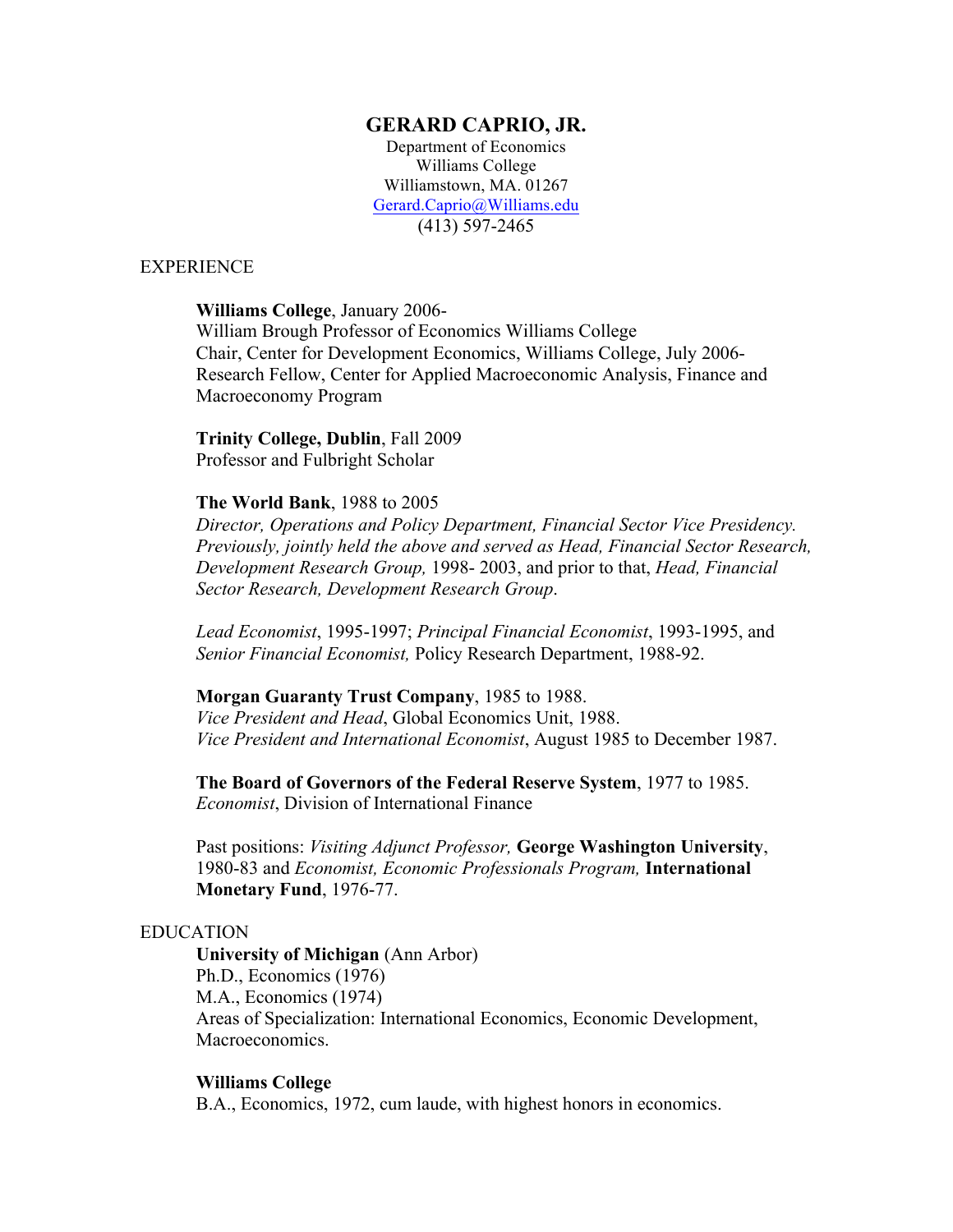## LANGUAGES

Spanish, French (reading).

## PROFESSIONAL ACTIVITIES

Co-Editor, *Journal of Financial Stability*; Editorial Board, *Comparative Economic Studies* Advisory Board member, *Journal of Financial Economic Policy* Member, Steering Committee, FinLawMetrics: Annual Conference on Finance, Law and Data, Bocconi University

Referee for: American Economic Review, Journal of Economic Literature, Journal of International Economics, Journal of Comparative Economics, Journal of Money, Credit, and Banking, Economic Record, Economica, Journal of Finance, Journal of Development Economics, Journal of Financial Stability, World Development, World Bank Economic Review, and World Bank Research Observer.

Consultant: The World Bank; The International Monetary Fund; Central Bank of Brazil and Unibacen (the training arm of the Central Bank of Brazil established to train Latin American Central Bankers).

Expert Witness, Dechert LLP.

## HONORS:

- Named a "Top Wonk" on financial sector issue, 2012
- Fulbright Scholar, Trinity College, Dublin, Fall 2009.
- Delivered the 2005 Maxwell Fry Lecture at the University of Birmingham.
- $\cdot$  Number 1 paper of the top 25 articles in the Journal of Financial Intermediation 2004-2008.
- ◆ 1999 World Bank Performance Award for outstanding research and research management.

## **BOOKS**

## *Authored works*:

The Guardians of Finance: Making them work for us, MIT Press, March 2012, (with James Barth and Ross Levine).

Rethinking Bank Regulation: Till Angels Govern*,* Cambridge University Press 2006 (with James Barth and Ross Levine).

Finance for Growth: Policy Choices in a Volatile World*,* Oxford University Press, May 2001 (with Patrick Honohan).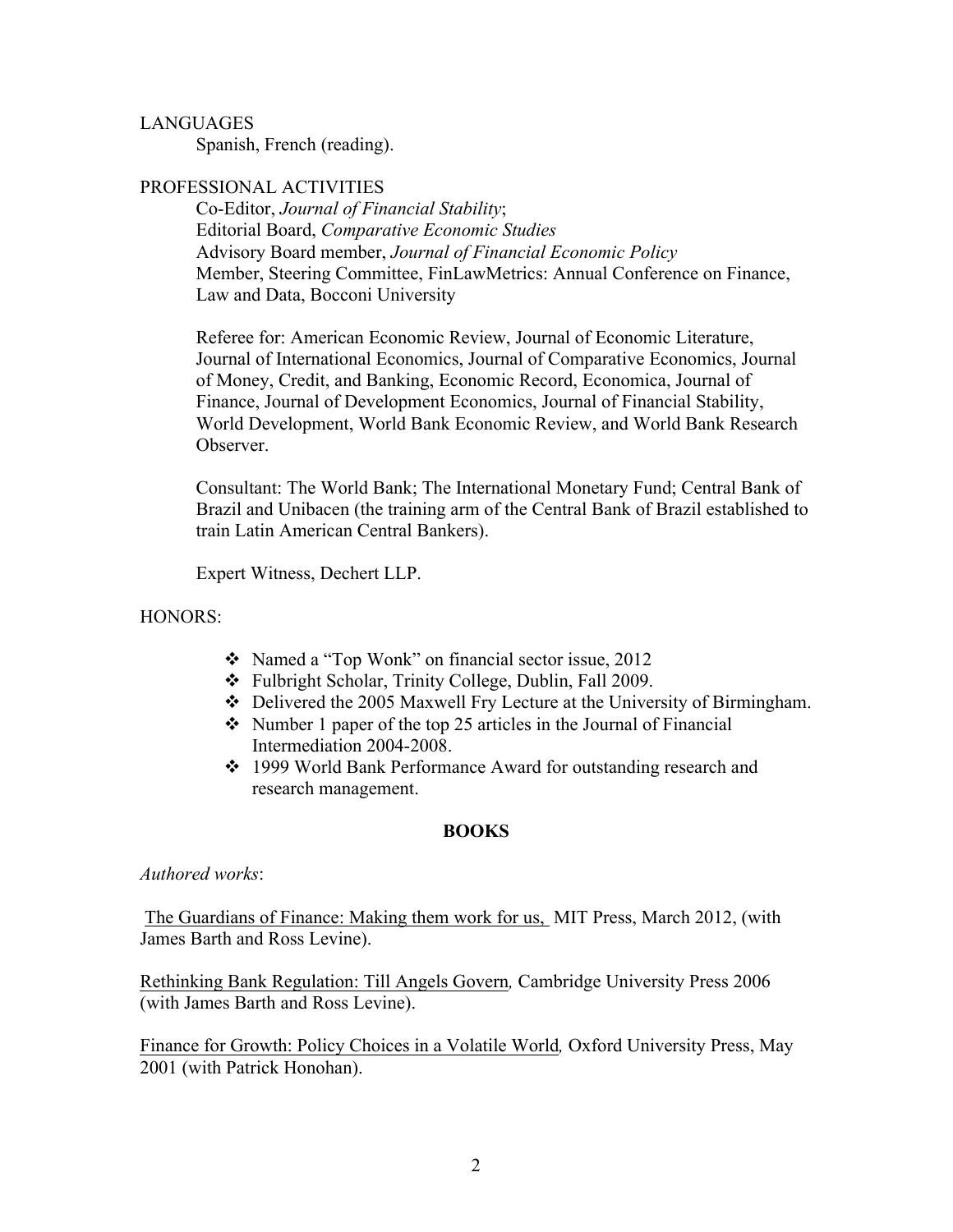## *Edited Volumes*:

Handbooks in Financial Globalization, A 3-Volume Set, 2012: Handbook of Key Global Financial Markets, Institutions, and Infrastructure The Evidence and Impact of Financial Globalization Handbook of Safeguarding Global Financial Stability: Political, Social, Cultural, and Economic Theories and Models

Cross-Border Banking: Regulatory Challenges, edited with Douglas Evanoff and George Kaufman, Singapore: World Scientific Press, 2006

Financial Crises: Lessons from the Past, Preparation for the Future, edited with James A. Hanson and Robert Litan, Washington, DC: The Brookings Institution, 2005.

The Future of State-Owned Financial Institutions, edited with Jonathan Fiechter, Robert Litan, and Michael Pomerleano, Washington, DC: The Brookings Institution, 2004.

Financial Sector Policy for Developing Countries: A Reader, edited with Patrick Honohan and Dimitri Vittas, The World Bank, Fall 2002.

Financial Liberalization: How Far, How Fast*?* edited with Patrick Honohan and Joseph Stiglitz, Cambridge University Press, 2001. Also, chapter therein on "The Case for Liberalization and Some Drawbacks," with James Hanson.

Preventing Bank Crises: Lessons from Recent Global Bank Failures, edited with William C. Hunter, George G. Kaufman, and Danny M. Leipziger, The World Bank, September, 1998

Reforming Financial Systems: Historical Implications for Policy, edited with Dimitri Vittas, Cambridge University Press, May 1997.

Financial Reform: Theory and Experience, with Izak Atiyas, James Hanson, et al., Cambridge University Press, 1994.

Building Sound Finance in Transitional Economies, edited with David Folkerts-Landau and Timothy Lane, International Monetary Fund, 1994.

Monetary Policy Instruments for Developing Countries, edited with Patrick Honohan, World Bank Press, 1991.

# **PAPERS**

"Financial History and Financial Development: Promises and Pitfalls," forthcoming in the *Oxford Handbook of Banking and Financial History*, edited by Youssef Cassis, Richard Grossman, and Catherine Schenk.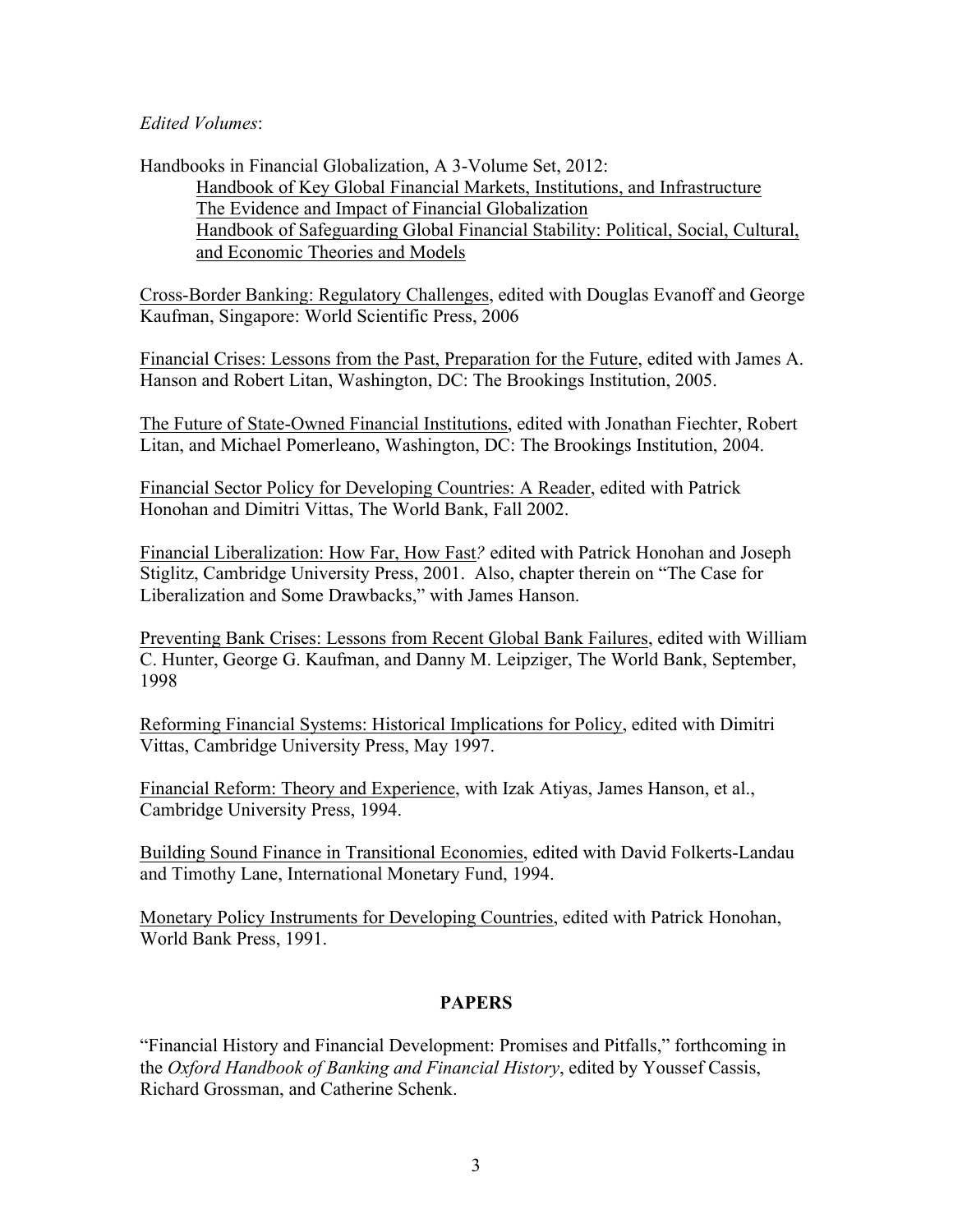**"**Bank Regulation and Supervision in 180 Countries from 1999 to 2011," with James Barth and Ross Levine, NBER Working Paper, January 2013, and forthcoming, *Journal of Financial Economic Policy*, 2013,

"The Evolution and Impact of Bank Regulations," with James Barth and Ross Levine, World Bank Policy Research Working Paper 6288, December 2012.

"Macro Financial Determinants of the Great Financial Crisis: Implications for Financial Regulation", with Vincenzo D'Apice, Giovanni Ferri, and Walter Puopolo, available at SSRN: http://ssrn.com/abstract=1695335, December, 2010, revised version May 2011. Under review.

"Financial Sector Surveillance in the Country Dialogue," Paper prepared for the Independent Evaluation Office of the International Monetary Fund, June 2011.

Macro-Financial Linkages in IMF Research," Paper prepared for the International Monetary Fund, BP/10/97, September 2010 and in *Research at the IMF: Relevance and Utilization*, Independent Evaluation Office of the International Monetary Fund, 2011.

"The 2007 Meltdown in Structured Securitization: Searching for Lessons not Scapegoats," with Asli Demirguc-Kunt and Edward Kane, *World Bank Research Observer*, 2010.

"Financial Regulation in a Changing World: Lessons from the Recent Crisis," in Paolo Savonna, ed., *Financial Collapse: How are the Biggest Nations and Organizations Managing the Crisis?* Fondazione Cesifin "Alberto Predieri" 2010.

"Subprime Finance: Yes, We Still Are In Kansas," in *Time for a Visible Hand; the case for better regulation in financial markets*', Joseph Stiglitz, Stephany Griffith-Jones and Jose Antonio Ocampo (eds), Oxford University Press, 2010.

"Safe and Sound Banking: A Role for Countercyclical Regulatory Requirements?," Discussion Paper, William College, and Institute for International Integration Studies, Trinity College, December 2009.

"Banking Crises," with Patrick Honohan, in Allan Berger, Philip Molyneux, and John Wilson, eds, The Oxford Handbook of Banking, Oxford University Press, 2009.

"Financial Innovation: What have we learnt – a comment," in Paul Bloxham and Christopher Kent, eds., *Lessons From the Financial Turmoil of 2007 and 2008*, Reserve Bank of Australia, 2008.

"Reassessing the Rationale and Practice of Bank Regulation and Supervision around the Globe After Basel II," with James Barth and Ross Levine, in *Current Developments in Monetary and Financial Law,* Volume 5, 2008.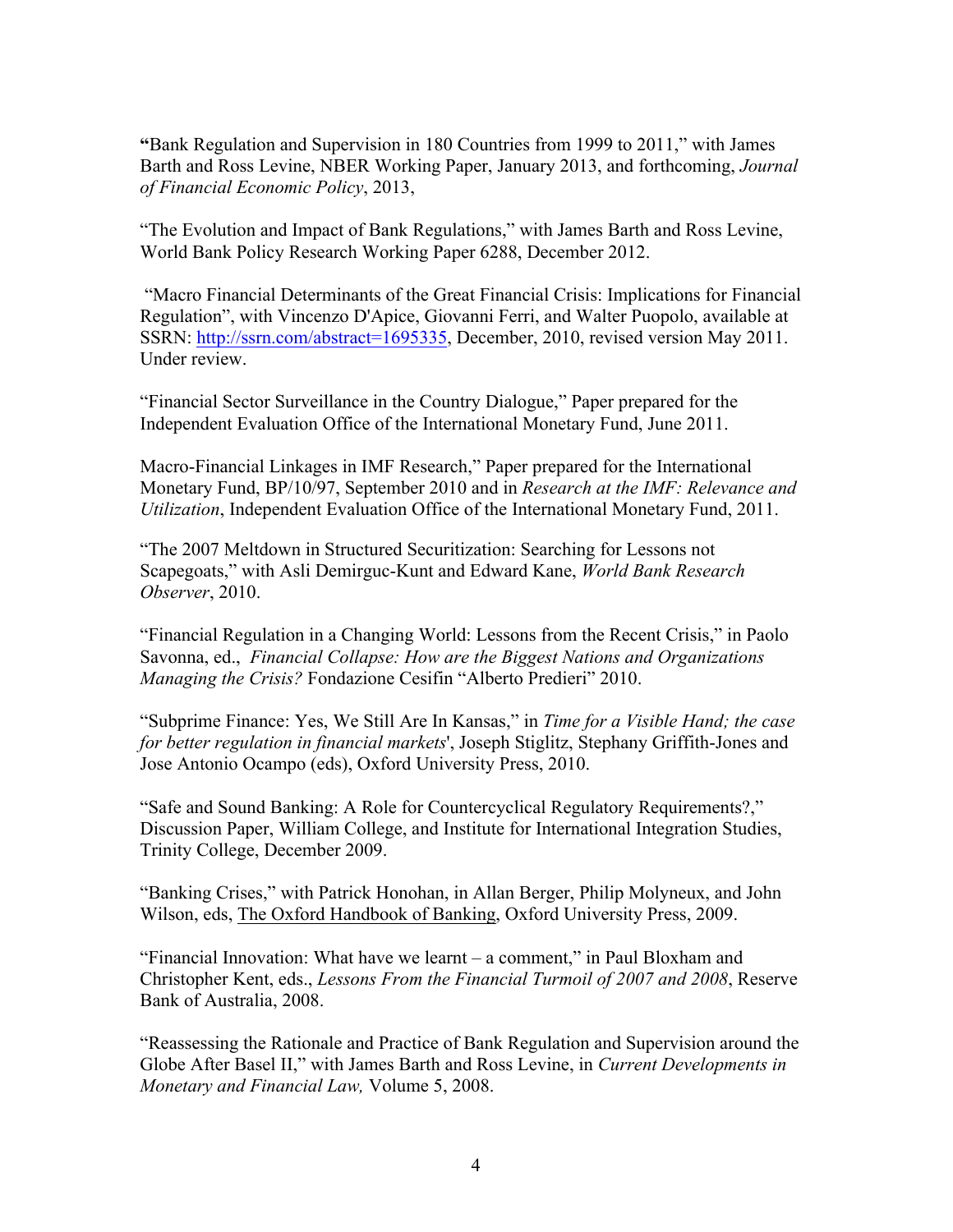"Comparative International Characteristics of Banking," with James Barth, Ross Levine, and Dan Nolle, Bank of England conference proceedings, 2008.

"Changing Bank Regulation: For Better or For Worse," with James Barth and Ross Levine, *Comparative Economic Studies*, Summer 2008.

"China's Financial System: The Perils of Riding the Wave," with James Barth, *Milken Review*, Volume 9, Number 3, Third Quarter, 2007.

"The Great Innumeracy Epidemic," *The Financial Regulator*, Volume 11, No. 4, March 2007.

"Governance and Bank Valuation," with Luc Laeven and Ross Levine, *Journal of Financial Intermediation*, Volume 16, No. 4, October 2007.

"The Microeconomic Effects of Different Approaches to Bank Supervision," in Stephen Haber, Douglas North, and Barry Weingast, "Economics, Politics, Institutions, and Financial Markets," Stanford University Press, 2007 (with James Barth and Ross Levine).

"Bank Regulation and Supervision," with James Barth and Ross Levine, Central Bank of Turkey, Financial Stability and the Implications of Basel II, June 2006.

"Banking Crisis Database," with Daniela Klingebiel, Luc Laeven, and Guillermo Noguera, in Patrick Honohan and Luc Laeven, Systemic Financial Crises, Cambridge University Press, 2005

"Bank Regulation: What Really Works," with James Barth and Ross Levine, *Milken Review*, September, 2005.

"Starting Over Safely: Rebuilding Banking Systems' with Patrick Honohan. In Gerard Caprio, Jr., James A. Hanson and Robert Litan, editors, Financial Crises: Lessons from the Past, Preparation for the Future, The Brookings Institution, 2005.

"Banking regulation: shadow views," *Journal of Financial Stability*, December 2004.

"Bank Regulation and Supervision: What Works Best," with Ross Levine and James Barth, *Journal of Financial Intermediation*, Vol. 12, April, 2004, pp 205-248.

"Comparative International Characteristics of Banking," with James Barth and Daniel E. Nolle, Economic and Policy Analysis Working Paper 2004-1, Office of the Comptroller of the Currency (Jan. 2004). Also published in A Companion to International Business Finance, Raj Aggarwal (ed.), Blackwell Publishing, Inc. (Massachusetts), 2004.

"Can the Unsophisticated Market Provide Discipline," with Patrick Honohan, in Market Discipline: The Evidence across Countries and Industries, C. Borio, W. Hunter, G. Kaufman and Kostas Tsatsaronis, editors, 2004, MIT Press.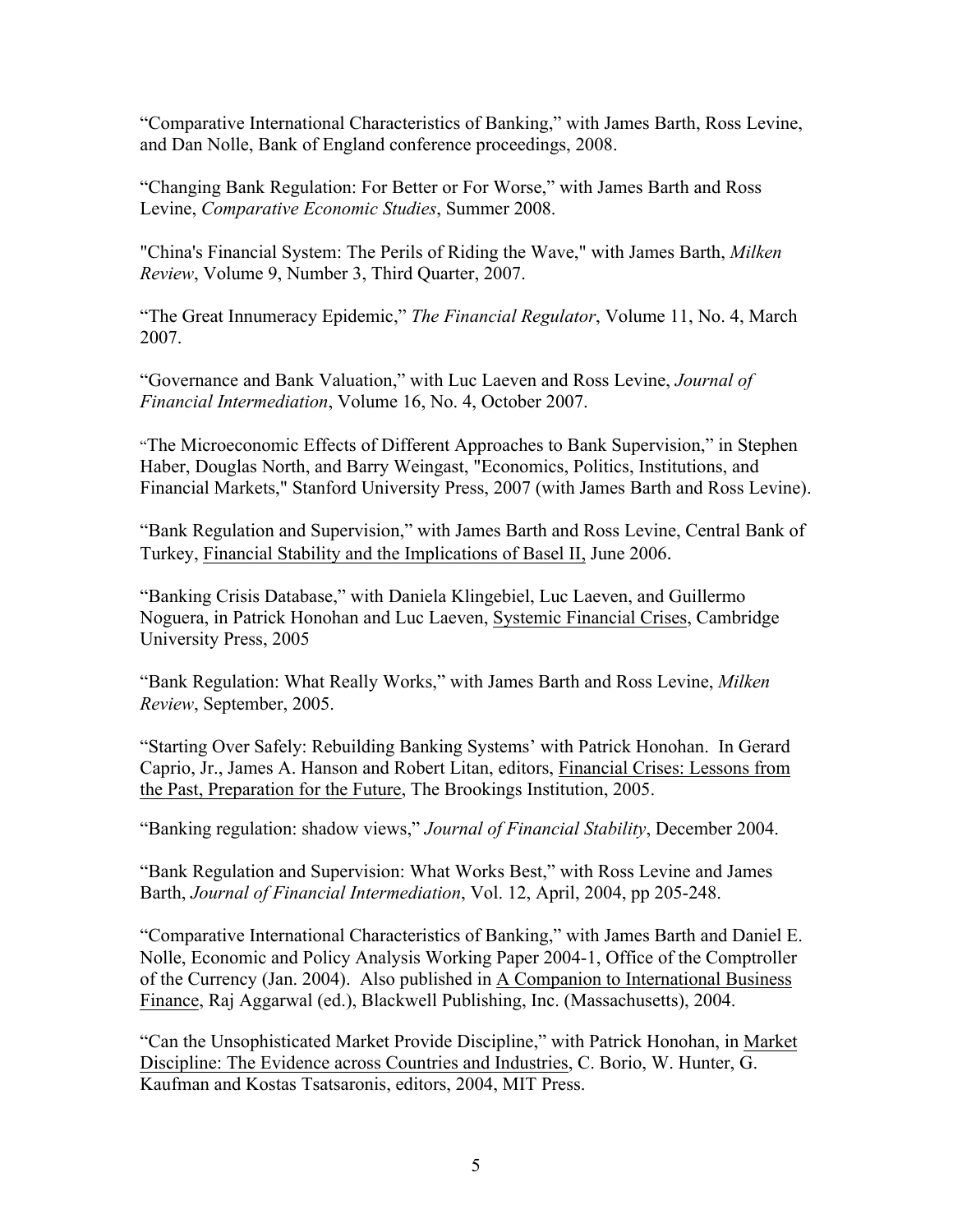"Corporate Governance in Finance: Concepts and International Observations," with Ross Levine, in Robert E. Litan, Michael Pomerleano and V. Sundararajan, Financial Sector Governance: The Roles of the Private and Public Sectors (The Brookings Institution Press, Fall 2002).

"Banking Policy and Macroeconomic Stability: An Exploration," with Patrick Honohan, World Bank Policy Research Working Paper, June 2002, and in William C. Hunter and George Kaufman, Asset Price Bubbles 2003*.*

"A 'Cookie-Cutter' Approach Is the Wrong Way for Countries to Regulate and Supervise Banks," (with James Barth and Ross Levine), *Capco Institute Journal,* 2002.

"Reducing the Cost of Bank Crises: Is Basel Enough?" with Patrick Honohan, in Max Fry Festschrift, David Dickinson and Eddie George, eds., Managing Money in the Economy (London: Routledge, Feb 2002.)

"Choices and Lessons for Bank Regulation and Supervision from a New Cross-Country Database," with Ross Levine and James Barth, *The Financial Regulator*, December, 2001.

"Bank Regulation and Supervision: A New Database," with James Barth and Ross Levine, in Robert Litan and Richard Herring, eds., *Brookings-Wharton Papers on Financial Services*, 2001.

"Banking Systems Around the Globe: Do Regulation and Ownership Affect Performance and Stability?" With James Barth and Ross Levine, Prudential Regulation and Supervision: What works and what doesn't, National Bureau for Economic Research, 2001.

"Avoiding Disaster: Policies to Reduce the Risk of Banking Crises," with Maria Soledad Martinez Peria. Egyptian Center for Economic Studies Working Paper No. 47.

"Financial Fragility and Mexico's 1994 Peso Crisis: An Event-Window Analysis of Market Valuation Effects," with Anthony Saunders and Berry Wilson, *Journal of Money, Credit, and Banking*, August 2000.

"Bank Privatization and Regulation for Egypt," with Robert Cull, Egyptian Center for Economic Studies, *Distinguished Lecture Series*, no. 15, August 2000.

"Does Financial Reform Raise or Reduce Savings," with Oriana Bandiera, Patrick Honohan, and Fabio Schiantarelli, *Review of Economics and Statistics*, January, 2000.

"Mexico's Financial Sector Crisis: Propagative Links to Devaluation," with Berry Wilson and Tony Saunders, *The Economic Journal*, January 2000.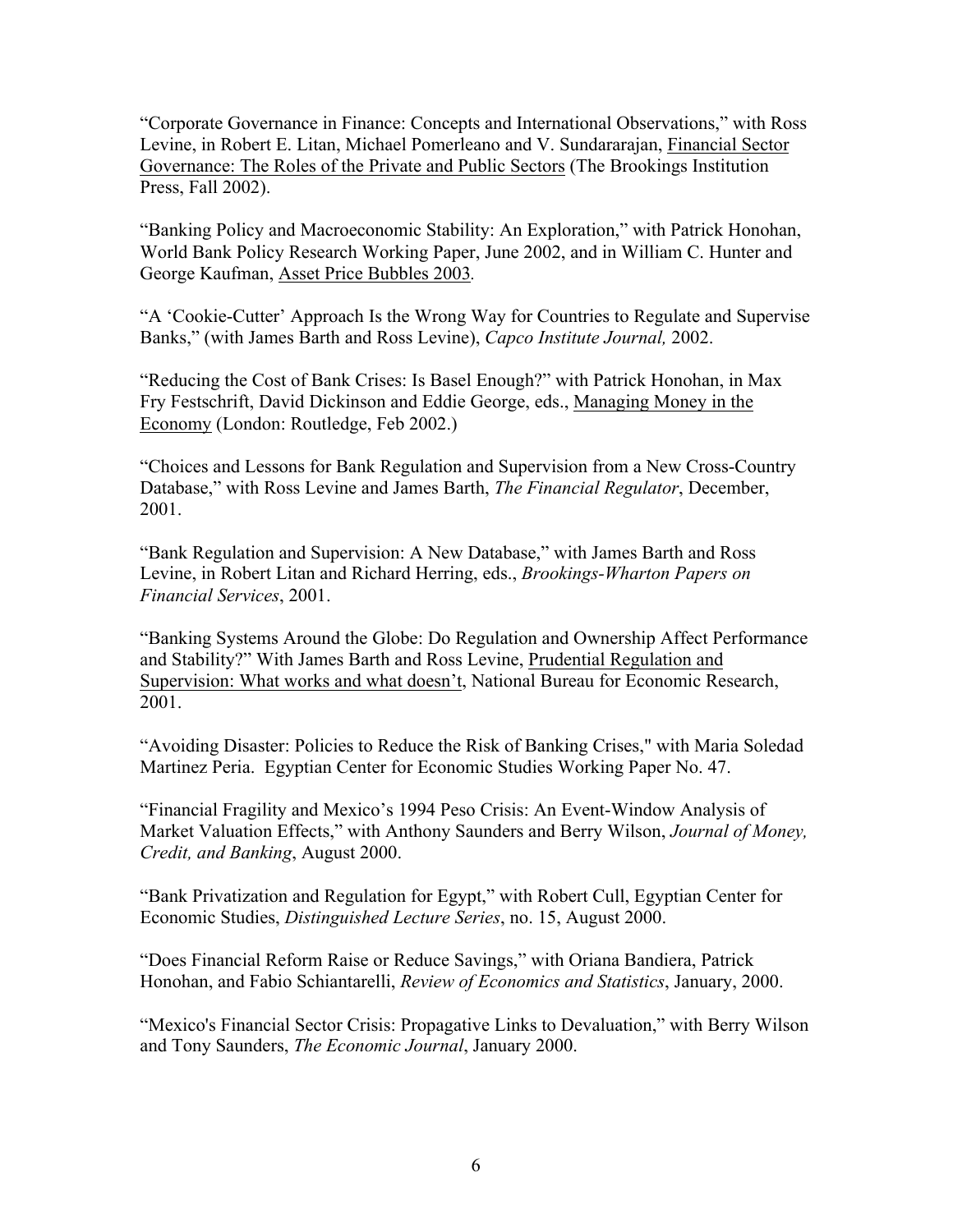"Moral Hazard and Reform of the Government Safety Net: A Comment" in Lessons from Recent Global Financial Crises, William C. Hunter and George Kaufman, editors, 2000.

Beyond Capital Ideals: Restoring Banking Stability, with Patrick Honohan, *Journal of Economic Perspectives, 1999*, and reprinted in *The South African Journal of Economics*, vol. 68, (1), March 2000.

"Financial Regulation and Performance: Cross-Country Evidence," with James Barth and Ross Levine, forthcoming in Hernandez and Schmidt-Hebbel, eds. Banking, Financial Integration, and Macroeconomic Stability*,* 2000.

"Systemic Risk, Contagion, and the Asian Financial Crisis," with Philip Bartholomew, in James Barth and Dan Brumbaugh, eds, Restructuring Regulation and Financial Institutions*,* Milken Institute, 1999.

"Banking on Crises: Expensive Lessons of Financial Crises," World Bank Policy Research Working Paper , September 1998, and in George Kaufman, ed,. *Research in Financial Services*, volume 10, 1999*.*

"On Not Putting All the Eggs in One Basket: the Role of Diversification in Banking," with Berry Wilson, presented at the World Bank-IMF Annual Meetings Seminar on Building Robust Financial Systems, September, 1997.

"Bank Regulation: The Case of the Missing Model," in Alison Harwood and Bruce L.R. Smith, eds, Sequencing? Financial Strategies for Developing Countries, Brookings Institution Press, July 1997.

"Role of Credit in Small and Medium Enterprise Exports: the Case of Mercosur," with Margaret Miller, Economic Notes, number 21, Latin America and Caribbean Region, The World Bank, June 1997.

"The Role of Long Term Finance: Theory and Evidence," with Asli Demirguc-Kunt, Policy Research Working Paper number 1746, April 1997, *World Bank Research Observer, May 1998.*

"The Importance of the Financial System For Development: Implications for Egypt," with Stijn Claessens, Distinguished Lecture Series number 6, Egyptian Center for Economic Studies, April 1997.

"Safe and Sound Banking in Developing Countries: We're Not in Kansas Anymore," World Bank Policy Research Working Paper 1739, March 1997, and in FDICIA: Bank Reform Five Years Later and Five Years Ahead, JAI Press, December 1997.

"The Case for Narrow Banking: A comment," in Preventing Banking Sector Distress and Crises in Latin America, Suman Bery and Valeriano Garcia, eds., World Bank Discussion Paper No. 360. March 1997.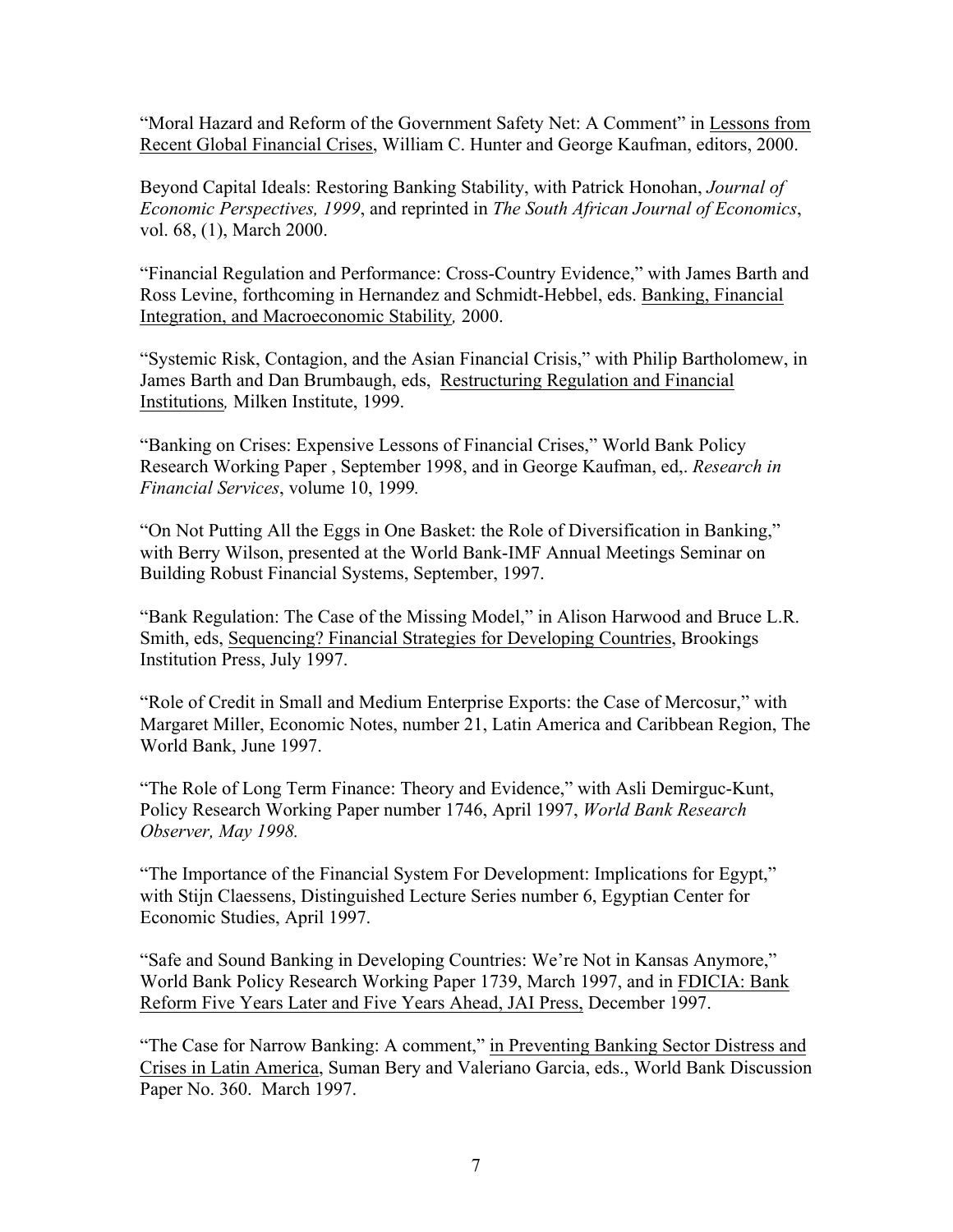"Bank Insolvency: Bad Luck, Bad Policy, or Bad Banking?" with Daniela Klingebiel, paper presented at the 1996 Annual Bank Conference on Development Economics, *World Bank Economic Review*, January 1997.

"The Lender of Last Resort Function Under a Currency Board: The Case of Argentina," with Michael Dooley, Danny Leipziger, and Carl Walsh, in the *Open Economies Review*, 7: pp. 617-42, July 1996.

"Bank Insolvencies: Cross Country Experience," with Daniela Klingebiel, Policy Research Discussion Paper number 1620, July 1996; updated, April 2000.

"Financial Reform in Developing Countries: a case of the missing model?" in Bruce Smith and Alison Harwood, eds. Sequencing Financial Reform, The Brookings Institution, 1997, and Policy Research Discussion Paper 1574, January 1996.

"Financial Reform: Beyond Laissez Faire," with Lawrence H. Summers, in Stability of the Financial System, edited by Dimitri Papadimitriou, MacMillan Press 1996 (earlier version as World Bank Policy Research Working Paper 1171, August 1993).

"Financial Regulation and Financial Reform in Africa," paper presented before at the Conference of Sub-Saharan Central Banks, September 1995, and in the eponymous volumes by the Economic Development Institute.

"Governing the Global Economy: International Finance and the Role of the State: A Review," *Journal of Economic Literature*, June 1996.

"The Role of Financial Intermediaries in Transitional Economies," *Carnegie-Rochester Conference on Public Policy,* June 1995.

"The Role of Financial Intermediaries During Asset Deflations: a comment," in Portfolio Flows to Developing Countries," Constantijn Claessens and Shan Goopta, editors, The World Bank,

1994.

"Financial Reform in Transitional Socialist Economies: Avoiding the Path from Shell Money to Shell Games," with Ross Levine, Policy Research Discussion Paper 898, April 1992, *and World Bank Research Observer*, January 1994.

"Financial Reform: Lessons and Strategy," in Financial Sector Reforms in Asian and Latin American Countries: Lessons of Comparative Experience, edited by Shakil Faruqi, Economic Development Institute, The World Bank, 1993.

"Excess Liquidity and Monetary Overhangs," with Patrick Honohan, *World Development*, March 1993. A variant of this paper won an *Honorable Mention* in the 1990 *Amex Bank Review Essay Competition*.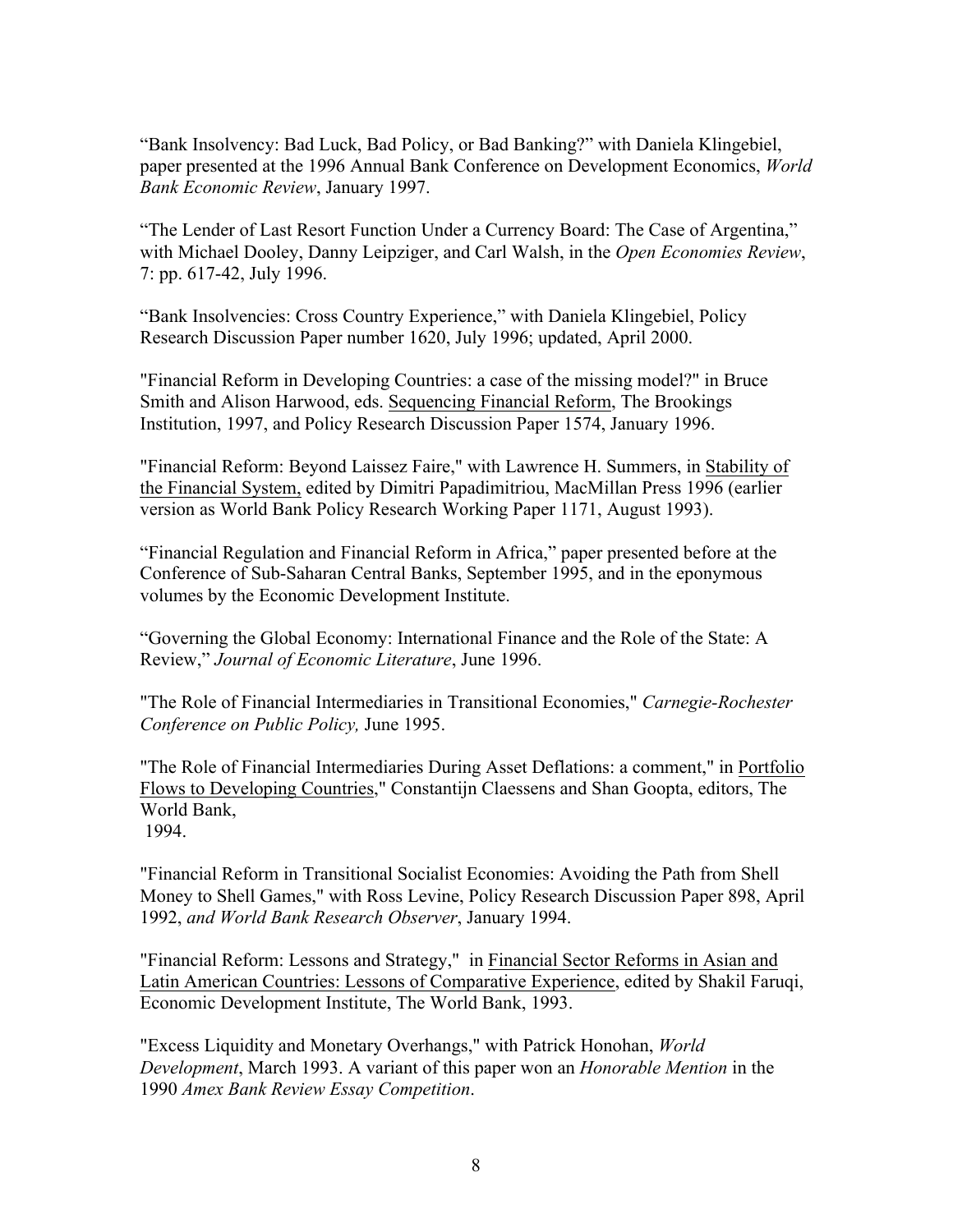"Policy Uncertainty, Asymmetric Information, and Financial Intermediation," Policy Research Discussion Paper 853, February 1992.

"The Use of Market Instruments for Monetary Policy," with Patrick Honohan, published in Caprio and Honohan (1991, above) and as Policy, Research, and External Affairs Working Paper 528, October 1990, The World Bank.

"Reforme du Secteur Financier et Processus d'Ajustement," with Patrick Honohan, in *Techniques Financieres et Developpement*, June 1991.

"Financial Sector Adjustment Lending: A Preliminary Assessment," with Patrick Honohan, World Bank Policy Paper, April 1991.

"The Role of Foreign Direct Investment in Financing Developing Countries," World Bank Policy Paper, July 1989 (with Alan Gelb and Melanie Johnson).

"Global Capital Markets: Issues and Implications," with Rimmer de Vries, The Marcus Wallenberg Papers on International Finance, Volume 1, Number 4, 1986.

"Domestic Saving, Current Accounts, and International Capital Mobility," with David H. Howard, International Finance Discussion Paper number 244, The Board of Governors of the Federal Reserve System, July 1984.

"Oil Price Shocks in a Portfolio Balance Model," with Peter B. Clark, *Journal of Economics and Business*, 35, June 1983.

"Deficit Saving Ratios as Indicators of Interest Rate Pressure: A Collection of Notes," with Dale W. Henderson, P. Hooper, R. Lubitz, and S. Symansky, International Finance Discussion Paper number 234, The Board of Governors of the Federal Reserve System, December, 1983.

"The Swedish Economy in the 1970s: the Lessons of Accommodative Policies," International Finance Discussion Paper number 205, The Board of Governors of the Federal Reserve System, May 1982.

Author of various articles on international finance and macroeconomics in World Financial Markets, 1985-88. Contributor to World Bank Country Reports: authored chapters in numerous reports on Argentina, Philippines, Vietnam, Romania, Rwanda, Tunisia; contributed the lead-off chapter (on the role of finance) for the 1989 World Development Report on Financial Systems and Economic Development.

# **Selected Recent Presentations:**

**"The Guardians of Finance" presented at the World Bank (once at a research seminar, once in a course for government officials), Inter-American Development**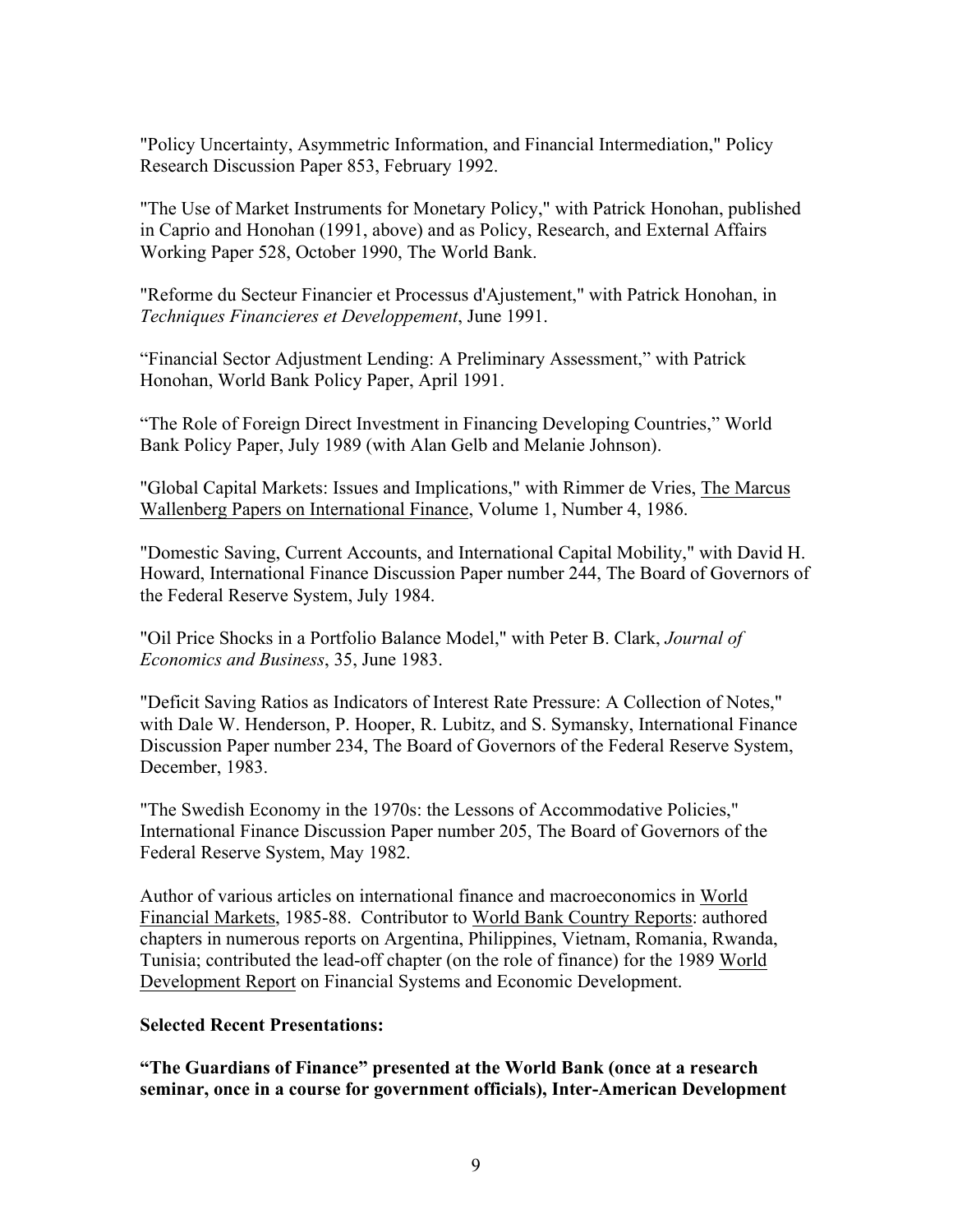**Bank, the Peterson Institute for International Finance, Williams College, Trinity College (Dublin), American Institute for Economic Research, The Central Bank of Korea.**

"Lessons for Financial Regulation," The World Bank, May 2011 and 2010.

"Financial Regulation in a Changing World: Lessons from the Recent Crisis," Central Bank of Ireland, December 2009.

"Anatomy of a Crisis," presented at Trinity College, Dublin, and at Queens University, October 2009.

"Financial Regulation in a Changing World: Lessons from the Recent Crisis," presented at the VII Colloquium on "*Financial Collapse: How are the Biggest Nations and Organizations Managing the Crisis?*", October 2009.

'The Mother of All Crises,' presented at the American Institute for Economic Research, June 2009.

"Re-Regulating Finance," presentation at the Overview of Financial Sector Issues Course, The World Bank, May 2009.

Keynote speaker and moderator on the 2007-08 Financial Crisis at a World Bank Video Conference with Central Bank Governors and Finance Ministers from 8 key countries, December, 2008.

"Financial Sector Regulation: Lessons Learned?" Presented at the Cleveland Federal Reserve Bank, December 2008.

"The 2007 Meltdown in Structured Securitization," presented at World Bank Conference on Risk Management, October, 2008,

"The Subprime Financial Crisis," presented at Financial Markets Reform Meeting at Manchester University on July 1-2, 2008.

"Financial Crises: Then and Now," American Institute for Economic Research, June and July, 2008.

"The Current Crisis in an Historical Perspective," presented at the Reserve Bank of Australia, July 2008.

"Rethinking Bank Regulation," presented at the IMF, September 2007.

"Bank regulation: For Better or Worse," presented at Bocconi University and Cental Bank of Croatia, June 2007.